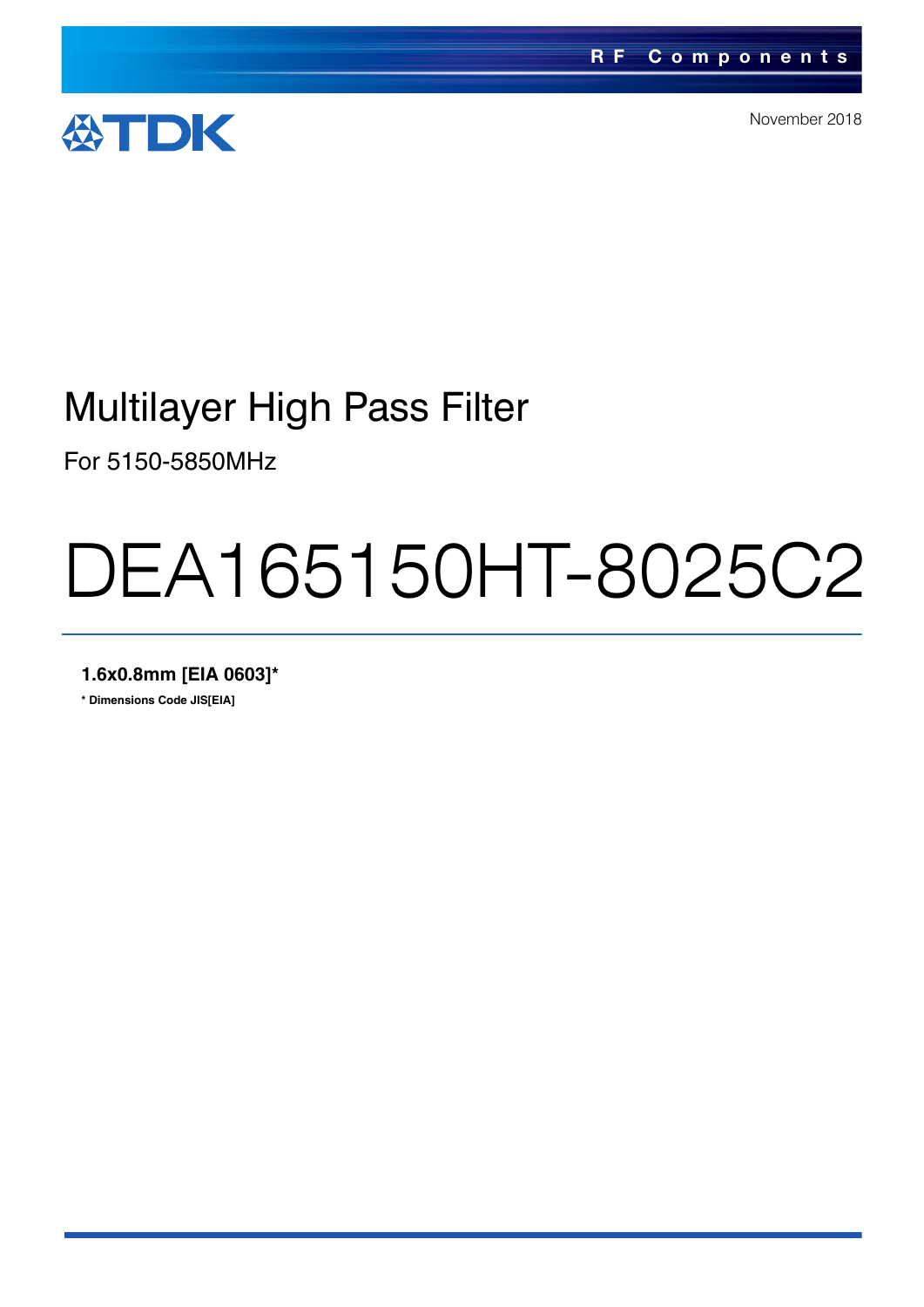### **Multilayer High Pass Filter For 5150-5850MHz**

**公TDK** 

## **DEA165150HT-8025C2**

#### **SHAPES AND DIMENSIONS**



#### **RECOMMENDED LAND PATTERN**



Dimensions in mm

RoHS Directive Compliant Product: See the following for more details.https://product.tdk.com/info/en/environment/rohs/index.html

<sup>•</sup> Before using these products, be sure to request the delivery specifications.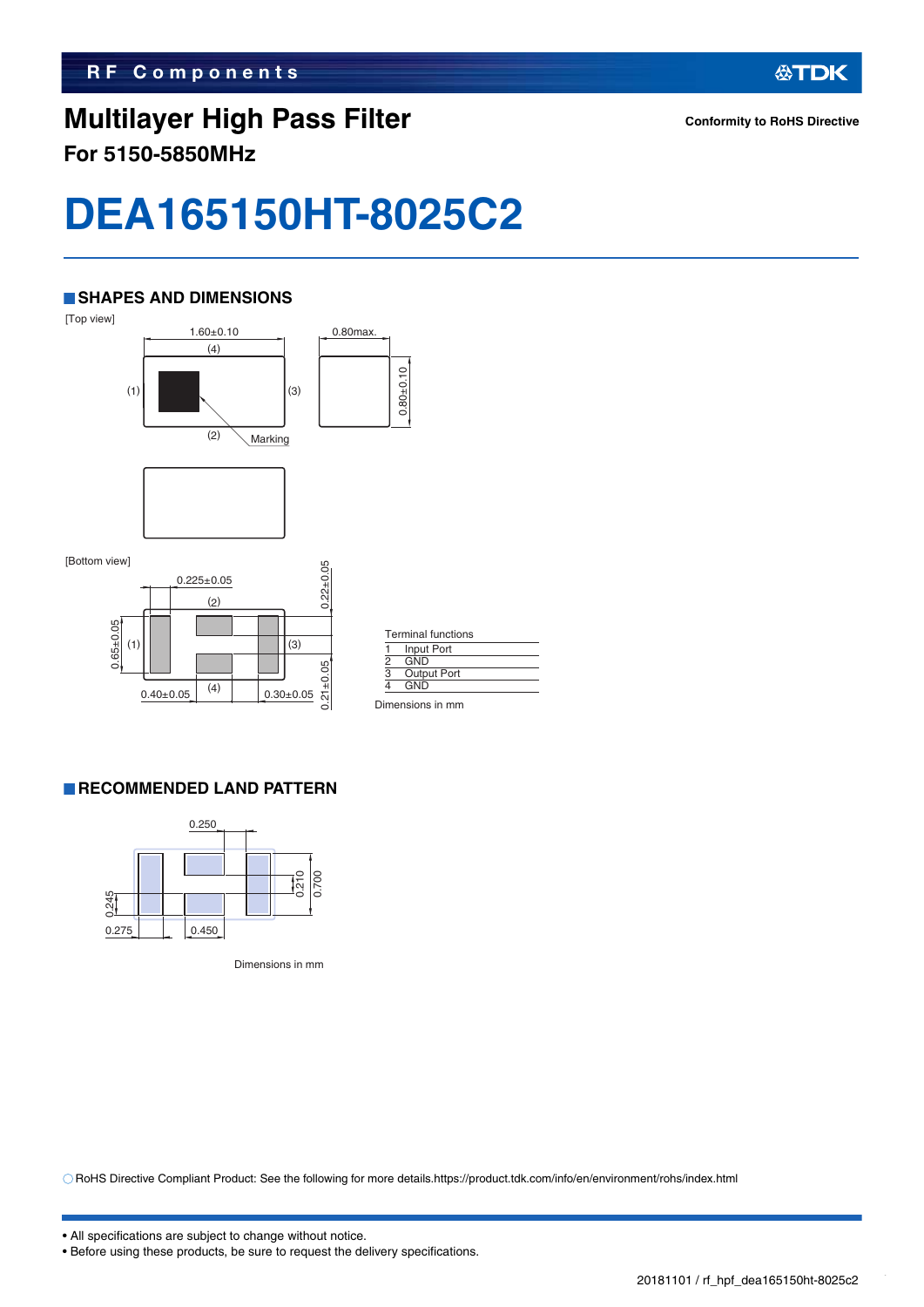### DEA165150HT-8025C2

#### **ELECTRICAL CHARACTERISTICS**

| <b>Item</b>                         | <b>Frequency Range</b><br>(MHz) | Min. | Typ.         | Max.                             |  |
|-------------------------------------|---------------------------------|------|--------------|----------------------------------|--|
|                                     | 5150 to 5850                    |      | 0.18         | 0.40                             |  |
| Insertion Loss (dB)                 | 5150 to 5850                    |      |              | 0.50 ( $-40$ to $+85^{\circ}$ C) |  |
| Return Loss (dB)                    | 5150 to 5850                    | 15   | 23           |                                  |  |
|                                     | 699 to 1800                     | 25   | 31           |                                  |  |
| Attenuation (dB)                    | 1800 to 2000                    | 30   | 45           |                                  |  |
|                                     | 2000 to 2690                    | 25   | 33           | __                               |  |
| Characteristic Impedance $(\Omega)$ |                                 |      | 50 (Nominal) |                                  |  |

 $\cdot$  Ta:  $+25\pm5^{\circ}$ C

#### **TEMPERATURE RANGE**

| <b>Operating temperature</b> | Storage temperature |  |  |
|------------------------------|---------------------|--|--|
| (°C)                         | (°C)                |  |  |
| $-40$ to $+85$               | $-40$ to $+85$      |  |  |

• All specifications are subject to change without notice.

• Before using these products, be sure to request the delivery specifications.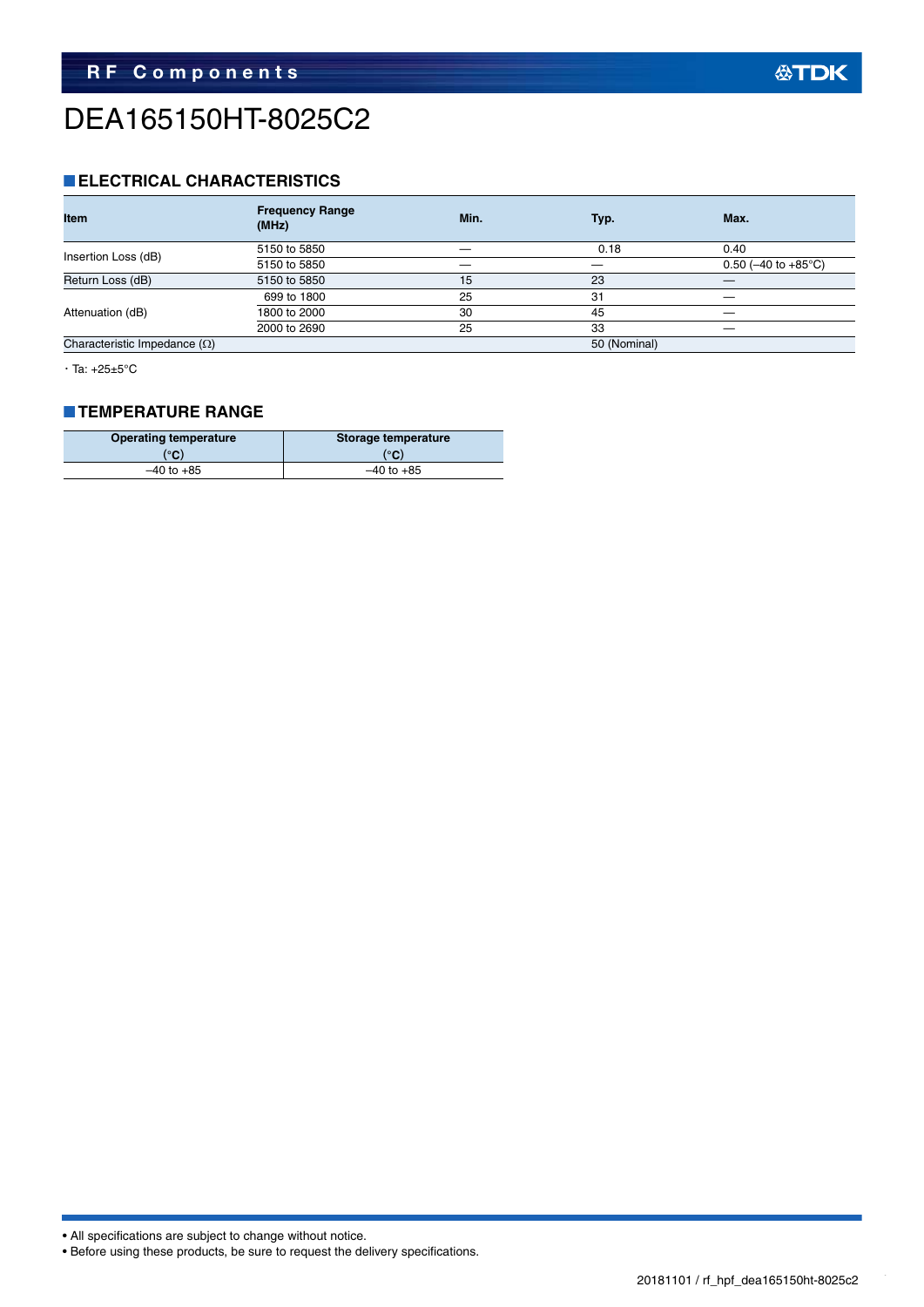### DEA165150HT-8025C2

#### **FREQUENCY CHARACTERISTICS**



**RETURN LOSS** 





#### **公TDK**

• All specifications are subject to change without notice.

• Before using these products, be sure to request the delivery specifications.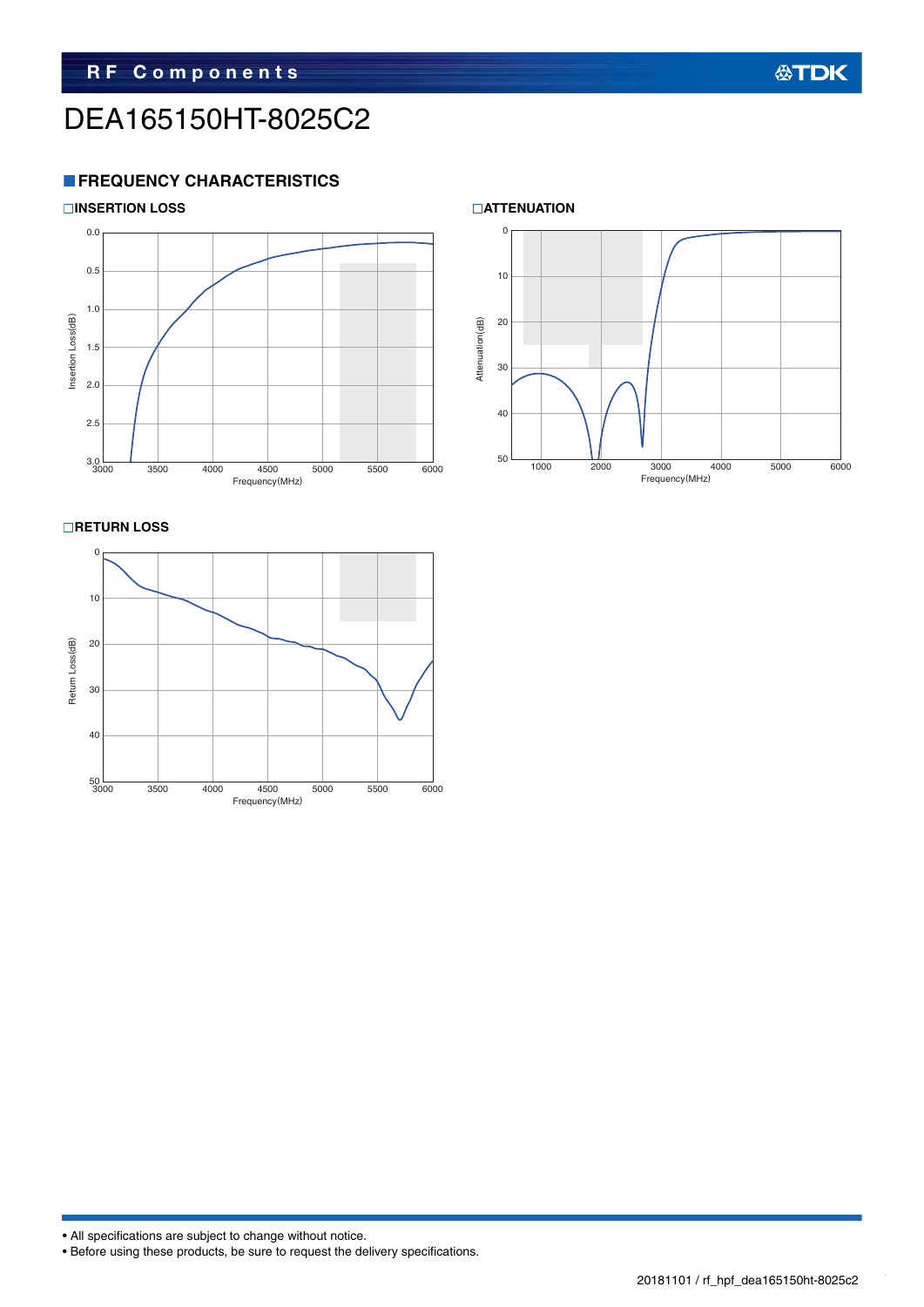### DEA165150HT-8025C2

#### **RECOMMENDED REFLOW PROFILE**



| <b>Preheating</b> |                 |              | <b>Soldering</b>         |              |              |             |  |
|-------------------|-----------------|--------------|--------------------------|--------------|--------------|-------------|--|
|                   |                 |              | Critical zone (T3 to T4) |              | Peak         |             |  |
| Temp.             |                 | <b>Time</b>  | Temp.                    | Time         | Temp.        | <b>Time</b> |  |
| T1                |                 |              |                          |              |              |             |  |
| $150^{\circ}$ C   | $200^{\circ}$ C | 60 to 120sec | $217^\circ C$            | 60 to 120sec | 240 to 260°C | 30sec max.  |  |

t3 : Time within 5°C of actual peak temperature

The maximum number of reflow is 3.

• All specifications are subject to change without notice.

```
• Before using these products, be sure to request the delivery specifications.
```